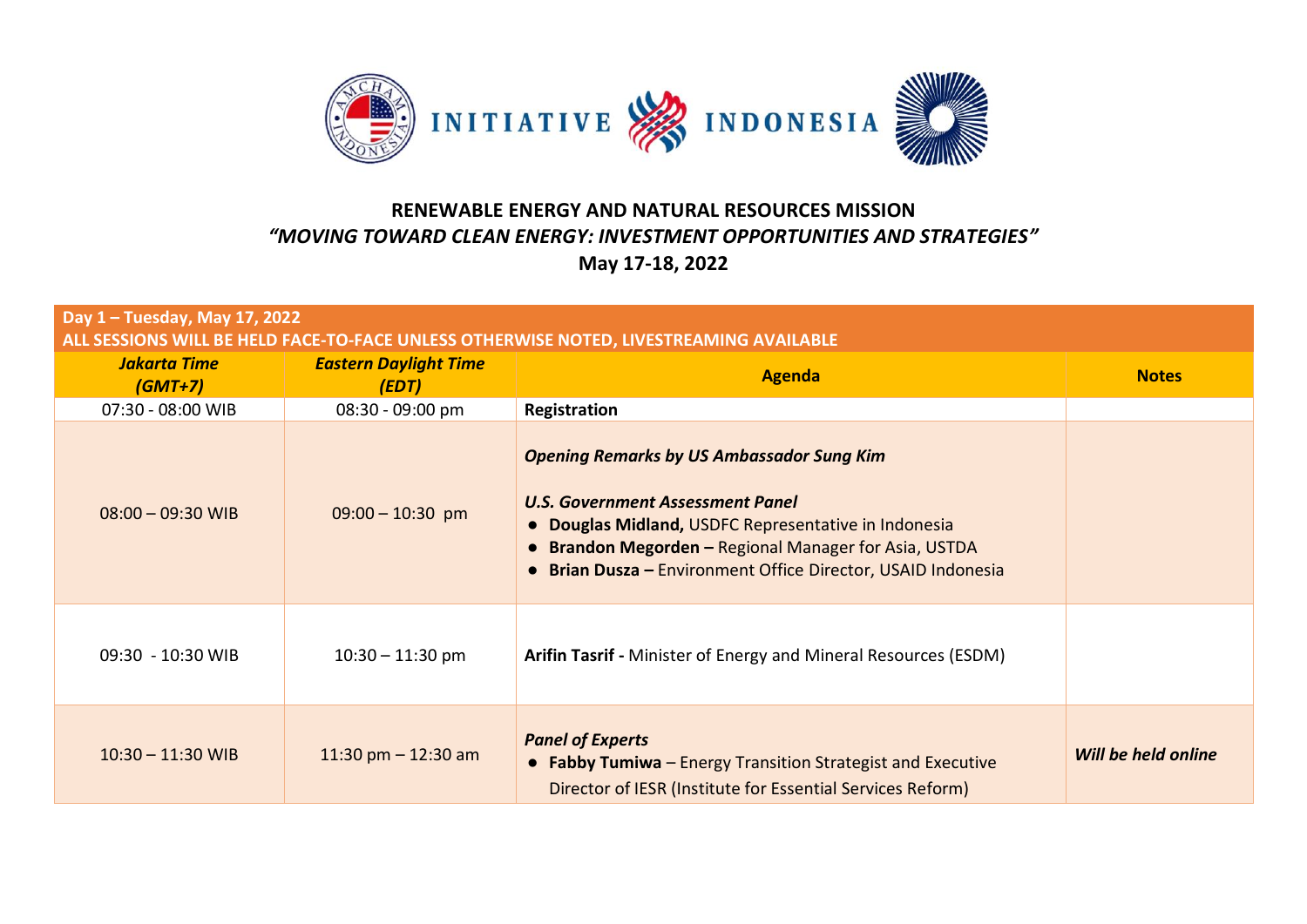

|                                                    |                    | • Ahmad Syarif - Manager for Energy and Natural Resources,<br><b>BowerGroup Asia</b>     |  |  |
|----------------------------------------------------|--------------------|------------------------------------------------------------------------------------------|--|--|
| LUNCH BREAK<br>(Lunch will be at your own expense) |                    |                                                                                          |  |  |
| $14:00 - 15:00$ WIB                                | $03:00 - 04:00$ am | <b>Evy Haryadi</b> - Director of Corporate Planning, PLN                                 |  |  |
| $15:00 - 16:00$ WIB                                | $04:00 - 05:00$ am | <b>Yanuar Fajari</b> - Deputy Director for Investment Planning in Energy,<br><b>BKPM</b> |  |  |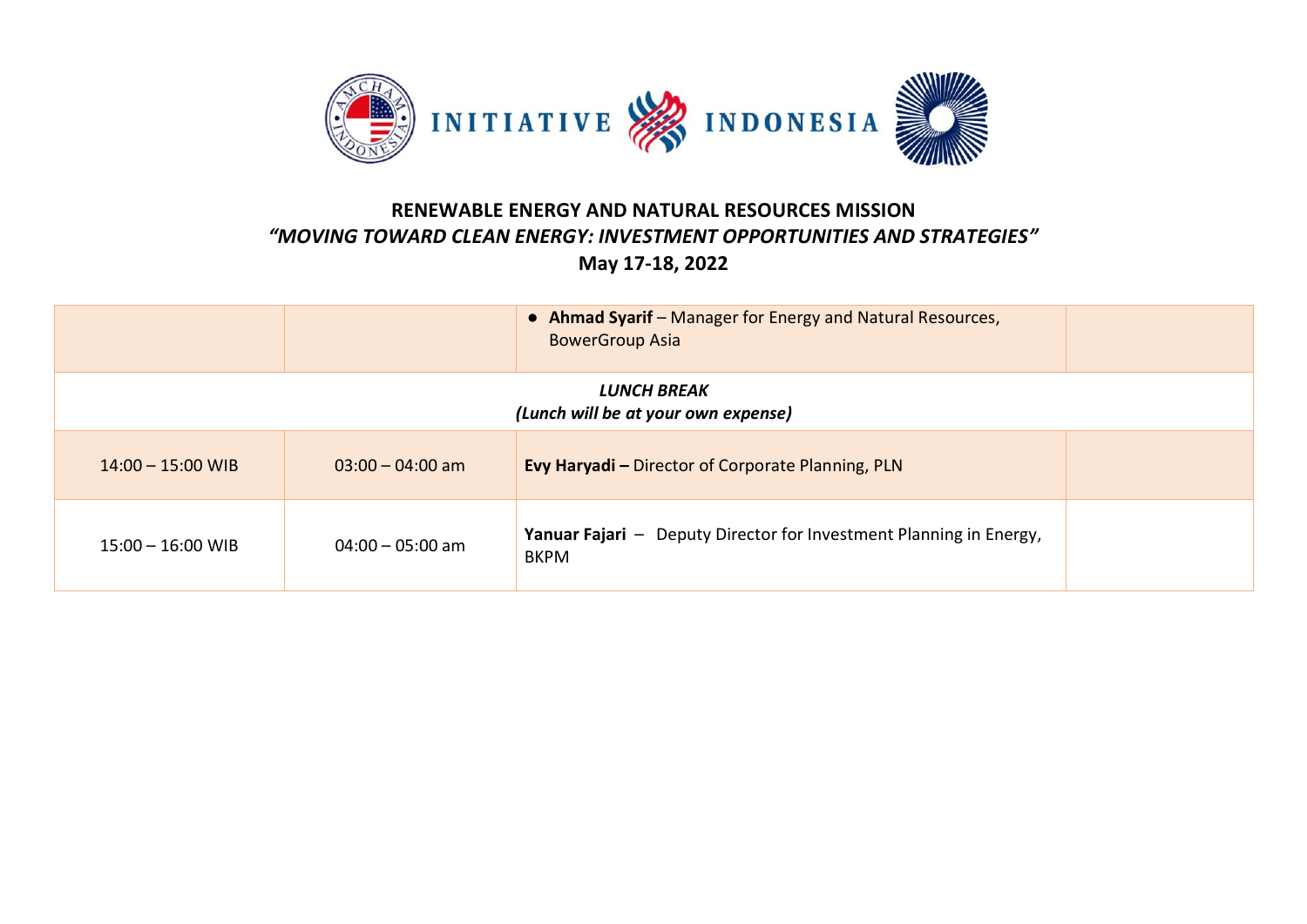

| Day 2 - Wednesday, May 18, 2022<br>ALL SESSIONS WILL BE HELD FACE-TO-FACE UNLESS OTHERWISE NOTED, LIVESTREAMING AVAILABLE |                                       |                                                                                                                                                                                                                                                                                                                    |              |  |  |  |
|---------------------------------------------------------------------------------------------------------------------------|---------------------------------------|--------------------------------------------------------------------------------------------------------------------------------------------------------------------------------------------------------------------------------------------------------------------------------------------------------------------|--------------|--|--|--|
| <b>Jakarta Time</b><br>$(GMT+7)$                                                                                          | <b>Eastern Daylight Time</b><br>(EDT) | <b>Agenda</b>                                                                                                                                                                                                                                                                                                      | <b>Notes</b> |  |  |  |
| $07:30 - 08:00$ WIB                                                                                                       | $08:30 - 09:00$ pm                    | Registration                                                                                                                                                                                                                                                                                                       |              |  |  |  |
| $08:00 - 09:00$ WIB                                                                                                       | $09:00 - 10:00$ pm                    | Ridwan Djamaluddin - Director General of Mineral and Coal, ESDM                                                                                                                                                                                                                                                    |              |  |  |  |
| 09:00 - 10:00 WIB                                                                                                         | 10:00 - 11:00 pm                      | Private Sector Panel: Investment in Green Infrastructure and Carbon<br><b>Emission Reduction</b><br>I Made Aditya - Secretary General of AESI (Asosiasi Energi Surya<br>Indonesia / Indonesian Association of Solar Energy)<br>Afdal Marda - Secretary General of AGII (Indonesia Industrial<br>Gases Association) |              |  |  |  |
| 10:00 - 11:30 WIB                                                                                                         | 11:00 pm - 12:30 am                   | <b>Company Highlights Panel</b>                                                                                                                                                                                                                                                                                    |              |  |  |  |
| <b>LUNCH BREAK</b><br>(Lunch will be at your own expense)                                                                 |                                       |                                                                                                                                                                                                                                                                                                                    |              |  |  |  |